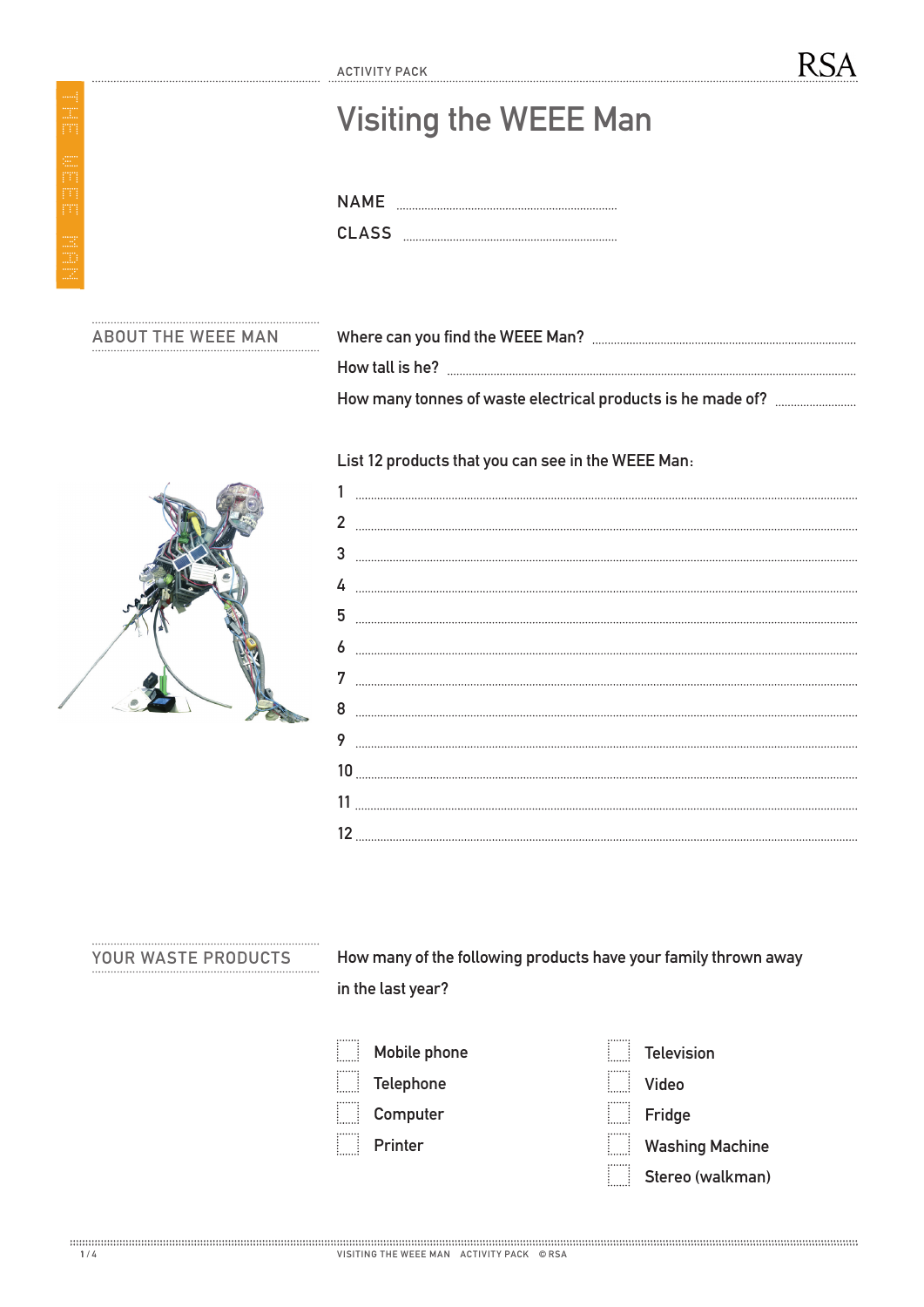## ENCYCLOPAEDIA ENTRY

What is the WEEE Man? Write an encyclopaedia entry:

**PRODUCT LIFE CYCLE** 

The life cycle for the Kodak single use camera looks like this:



Pick a product in the WEEE Man and create a life cycle for it.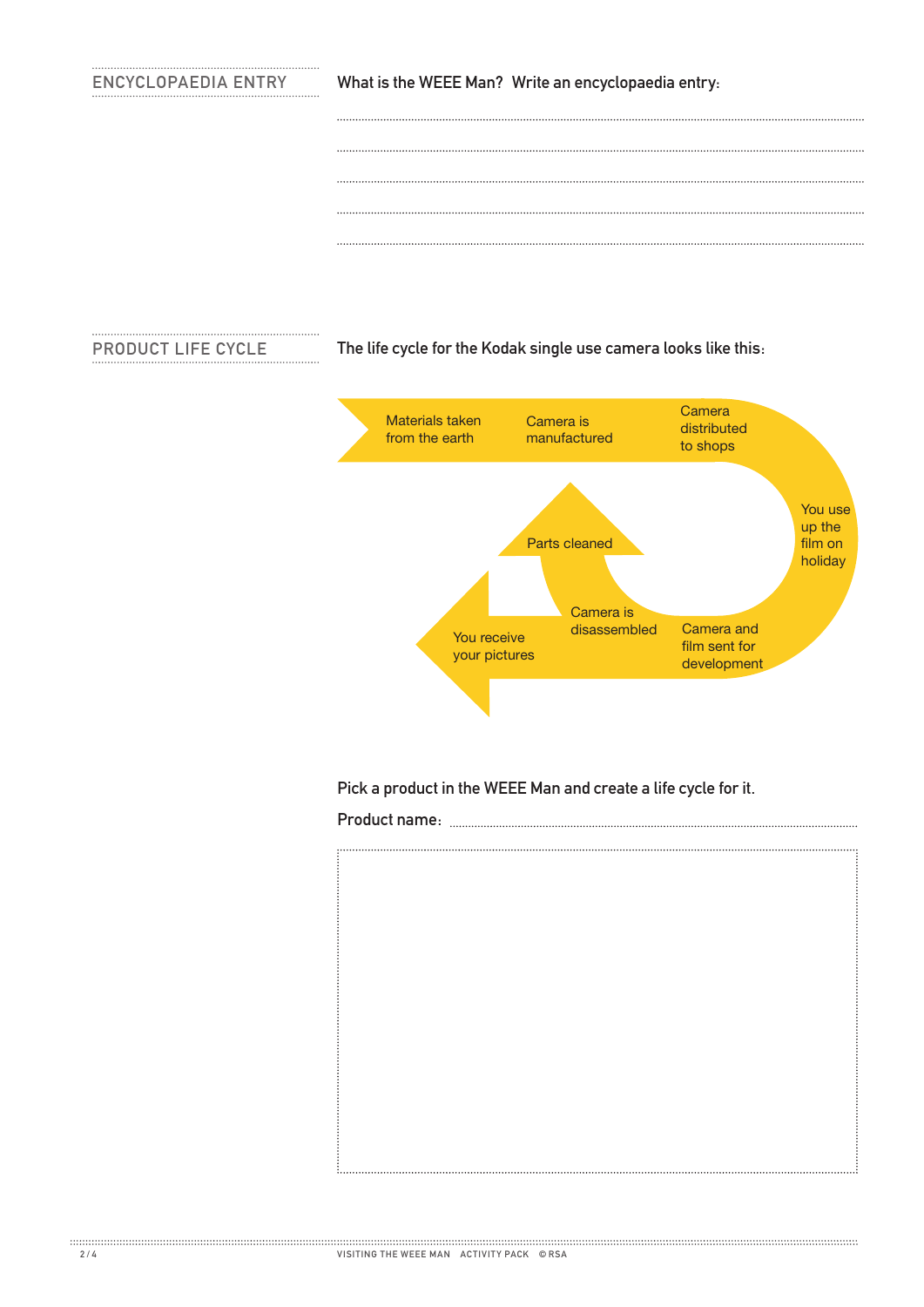Write a recipe for your own WEEE Man.

WORD SEARCH Search for the following words in the grid below and cross them out when you have found them:

| Computer               |                        |                |                 |                 |              |                 |              |                  |             |                   |        |                     |                                                 |                           |                             |                     |                |                        |                                |                       |
|------------------------|------------------------|----------------|-----------------|-----------------|--------------|-----------------|--------------|------------------|-------------|-------------------|--------|---------------------|-------------------------------------------------|---------------------------|-----------------------------|---------------------|----------------|------------------------|--------------------------------|-----------------------|
| Cooker                 |                        |                |                 |                 |              |                 |              |                  |             | I                 |        |                     | $\exists$ X $\exists$ R $\exists$ M $\exists$ N |                           |                             |                     |                |                        |                                |                       |
| Digital camera         |                        |                |                 |                 |              |                 |              |                  |             | I                 |        |                     | A:0:X                                           |                           |                             |                     |                | W                      |                                |                       |
| Electrical             |                        |                |                 |                 |              | $0:$ $S:$ J     |              | ŧJ               |             | M <sub>i</sub>    | B<br>÷ |                     | $D \nvert B \nvert W$                           |                           |                             |                     |                | A                      |                                |                       |
| Electronic             |                        |                |                 |                 | R:V          |                 | $\mathbf 0$  | $\mathbb{N}^2$   |             | $\mathsf{T}$ :    | Е<br>÷ |                     |                                                 | Е                         |                             |                     |                | S                      |                                |                       |
| Lamp                   |                        |                |                 |                 | $X \nvert E$ |                 | E            | ∶U               |             | $M_{\odot}$       | Е<br>÷ | A                   | ΞL                                              | Е                         |                             |                     |                | Н                      |                                |                       |
| Light                  | $S \nvert D$           |                | $\frac{1}{2}$ X |                 | $K \nvert F$ |                 | ∃ Fl         | $\frac{1}{2}N$ T |             | ÷                 | U      | ÷Т                  | ÷Ε<br>÷Р                                        | 主日                        |                             |                     | P<br>÷         |                        | ∶c                             |                       |
| Mobile phone           | $Q \nvert C$<br>Z<br>÷ | Q              | ξY.<br>÷Α       |                 | 0:1          | N:R:            | $\mathbf 0$  | $R$ :<br>C       | Е           | C                 | F<br>B | 0<br>$\frac{1}{2}R$ | $H$ $A$                                         | $\parallel$ M $\parallel$ |                             | T                   | D<br>$\vdots$  | $E \mid N \mid R$<br>G | $\vdots$ G                     | $\mathsf{W}$          |
| Monitor                | R                      | $\mathsf{R}$   | S               |                 |              | 0               |              |                  | Е           | G                 | B      | A                   | 0                                               | $\frac{1}{2}$ N           |                             | Ε                   | $A$ :          | M                      |                                | K                     |
| <b>Oven</b>            | Е                      | A              |                 | C               | E            | $\frac{1}{2}R$  |              |                  | N           | ÷                 | Е      |                     | $R$ $\mathbb{N}$ $\mathbb{N}$                   |                           | $\vdots$<br>$\frac{1}{2}$ 0 | G                   | J              | A                      | $\frac{1}{2}P$                 | W                     |
| Radiator               |                        | D              | P               | G               | 0            | S               | S            | S<br>÷<br>÷      | 0           | W                 | J      |                     | $R$ $E$ $K$ $R$                                 |                           |                             | J                   |                | С                      | Q:U                            |                       |
| Radio                  | U                      |                | ÷               | N               | ÷Ε           | $\mathsf{S}$    | $\mathsf{V}$ | т<br>÷           | Ħ           | $X \nvert E$      |        |                     | U A E                                           |                           | $\frac{1}{2}$ G             | ÷Η                  | A              | ÷Η                     | SS: L                          |                       |
| Refrigerator           | P                      | $\mathbf 0$    |                 | Z               | E            | A               | F            | X<br>÷           |             | V<br>$\pm$        | $Wi$ T |                     | $\pm$ K $\pm$                                   | ÷<br>L.                   | Z<br>$\vdots$               | н                   | C              |                        | K V                            |                       |
| Satellite dish         | $M$ :                  | C              | A               | G               | B            | $\frac{1}{2}$ N | $R$ $K$      | $\vdots$         | A           | $D$ :             | Е      | $\vdots$ 0 $\vdots$ | S                                               |                           | 0                           | Κ                   |                | N                      | : 0 : G                        |                       |
| <b>Scales</b>          | 0:                     | D              |                 | B               | ∃ S          | ΞI              | $\mathbf 0$  | U<br>÷           | R           | 0:                | 0      |                     | $L[X A]$ G                                      |                           |                             | $\frac{1}{2}R$<br>÷ | R <sub>1</sub> | Е                      | $\mathbb{R} \times \mathbb{R}$ |                       |
| South bank             | C :                    | A              | D               |                 | G            |                 |              | A                |             | C                 |        |                     | $AA$ $M$ $E$ $\vdots$                           | $R \nvert A$              | $\vdots$                    | Е                   | т              | E                      | $K$ $K$                        |                       |
| <b>Television</b>      | S                      |                |                 | F               |              |                 |              | $\mathsf{R}$     | Е           | D                 |        |                     | $S$ : $H$ :                                     | ÷<br>т                    | A<br>÷                      | H                   | C              | N                      |                                | $\vdots$ O            |
| <b>Washing machine</b> | G i<br>U               | W              | B               | М<br>F          | B            | 7               | N<br>0       |                  | F<br>A<br>÷ | U<br>ŧ<br>$M$ : P | N      | M: A                | $K$ $B$ $\vdots$                                | Z<br>÷                    | G<br>$\vdots$<br>P          | E<br>U              | E<br>÷         | B<br>X                 | B: C<br>$\frac{1}{2}N$         | ∃ R                   |
| <b>WEEE Man</b>        | $Z$ :                  | $\mathsf{T}$ : | S               | $\frac{1}{2}$ X | Z            | т               |              | M U<br>÷         | A           | $J$ $\vdots$      |        | $B \nvert L$        |                                                 | U                         | $G$ $W$ $E$                 |                     |                |                        |                                | $\{X \mid B \mid X\}$ |